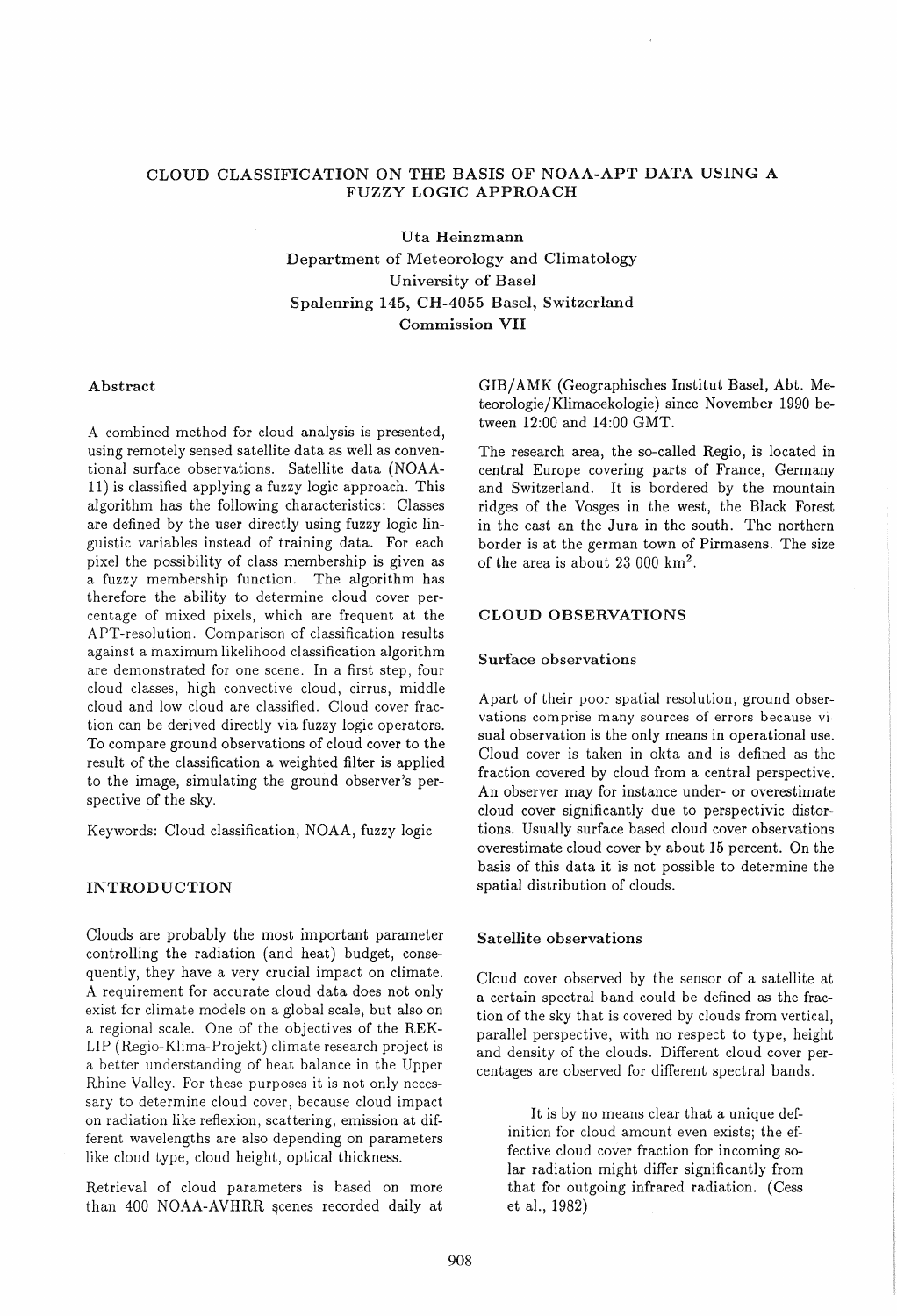Direct comparison between surface observations and satellite cloud statistics is extremely difficult.

No accepted conversion exists between satellite-derived percentage cloud amount and the okta and tenths scale of surface observations. (Hughes, 1984)

# CLOUD CLASSIFICATION

Cloud retrieval algorithms can generally be divided into two classes:

- 1. Classification algorithms based only on spectral information like simple threshold techniques, unsupervised or supervised clustering techniques; and
- 2. Classification algorithms based on spectral and spatial textural information. Textural information is extracted by the use of neighbourhood operations (Ebert, 1989; Khazenie and Richardson, 1991).

It is obvious that the classification accuracy increases with the number of input parameters. Application of satellite data in climate research necessarily leads to a conflict between the amount of data that should be taken into consideration and processing time for complicated classification algorithms. Threshold techniques, which only give a crude impression on cloud cover and cloud type, are applied for global cloud climatologies like ISCCP or NIMBUS (Rossow, 1991; Hwang et al., 1988). On the other hand, sophisticated algorithms are applied to single or few NOAA or Landsat-TM scenes (Arking and Childs, 1985; Wielicki and Welch, 1985; Ebert, 1989). These results are not representative in a climatological sense. To take full advantage of satellite data for climate research, it is necessary to devellop classification algorithms which lead to acceptable results without requiring too many processing steps on the basis of data which is available at low cost and in acceptable spatial, temporal and spectral resolution.

#### Maximum Likelihood Classification

Maximum likelihood (MLK) as a supervised statistical classification technique assumes probability distributions of the form of multivariate normal models for every class defined by training data. The statistics of training data is of essential importance for the resulting classification. There are some particular obstacles to cloud classification of APT-data with maximum likelihood:

- Pixels at every point in multispectral space are classified into the class with the highest probability of class membership. For pixels with very low probabilities, the problem of misclassification is usually solved by application of thresholds. Mixed pixels that are not rejected are classified into one of the classes they represent.
- Normal Distribution of probabilites is rather an assumption than a property of natural spectral classes.
- It is not always possible to determine a sufficiently representative amount for each class when defining classes by digitizing training pixels.
- A deterministic definition of a class is not possible.

#### Fuzzy Logic Classification

According to fuzzy logic theory, for every pixel value *x* and every class A, there is a membership function of x to A. In binary logic  $mA(x)$  can only be equal to 0 or 1, while  $mA(x)$  in fuzzy logic can have all real values from 0 to 1. The membership function can be considered as a measure for the possibility of *x* belonging to *A.* 

$$
A = \{(x, mA(x))\}
$$

Using this formalism, two basic membership functions describing high and low spectral response were defined by Blonda (1991) for the purpose of land-use classification on the basis of Landsat-TM data. These functions can be modified by fuzzy logic operators as follows.

$$
VERY(A(x)) = (mA(x))^{2}
$$

$$
QUASI(A(x)) = sqrt(mA(x))
$$

$$
NOT(A(x)) = (1 - mA(x))
$$

Fuzzy Logic operators AND and OR can be either minimum operators or product operators depending on the degree of compensation that is to be expressed.

$$
(A(x))AND(B(x)) = MIN(mA(x), mB(x))
$$

$$
(A(x))AND(B(x)) = mA(x) * mB(x)
$$

$$
(A(x))OR(B(x)) = MAX(mA(x), mB(x))
$$

$$
(A(x))OR(B(x)) = MIN(1, mA(x) + mB(x))
$$

Combinations of the functions  $HIGH(x)$  and  $LOW(x)$ with these fuzzy logic operators enable the user to define classes by describing the spectral response in every channel. It is not necessary to determine the statistical parameters of training data, which have the above mentioned uncertainties.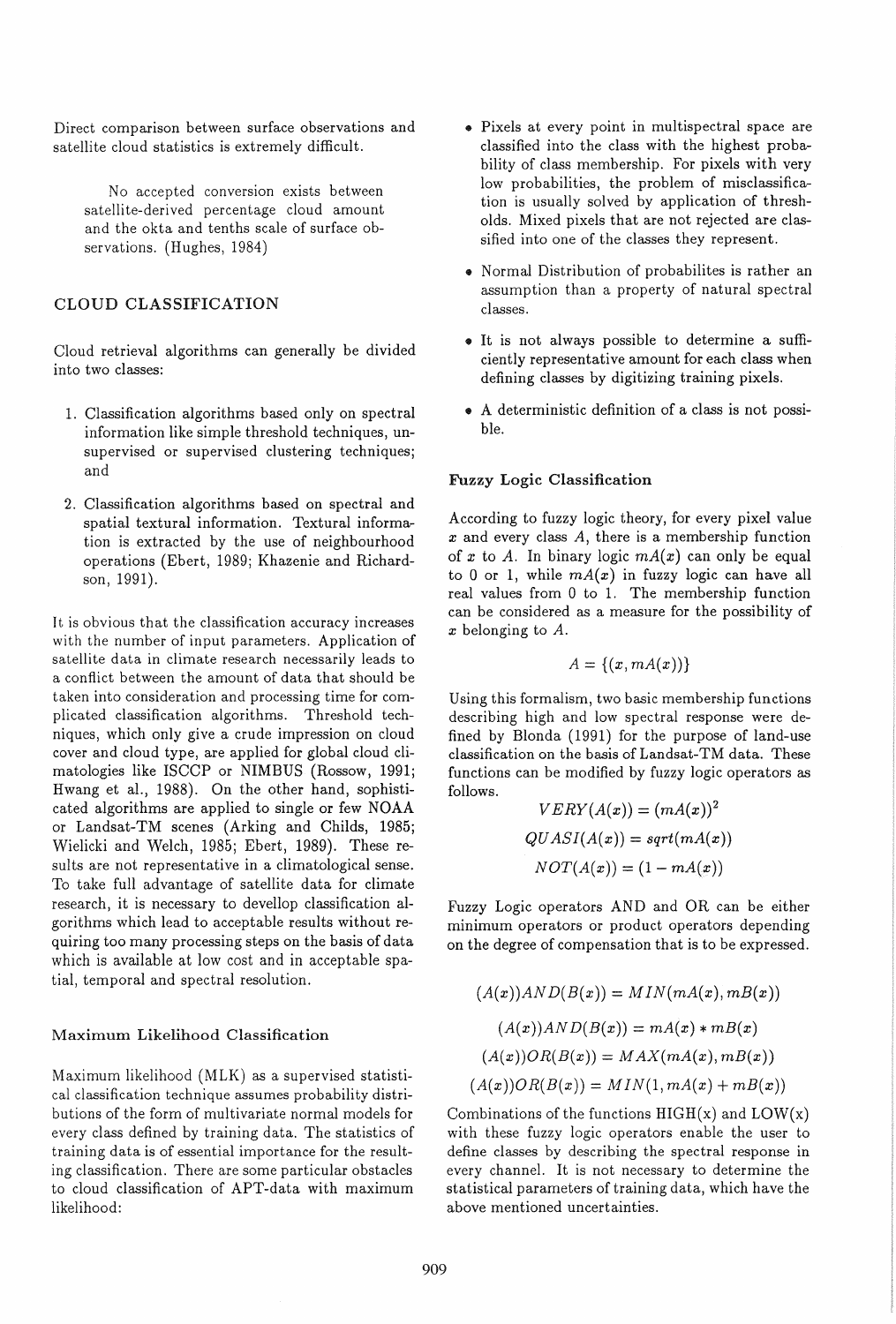

Figure 1: Membership function HIGH modified with fuzzy logic operators very, quasi, not

# THE FUZZY LOGIC CLASSIFICATION AL-GORITHM

On the basis of this approach, a classification method (FLOP) was develloped for cloud classification with NOAA-APT. NOAA-APT data format has a spatial resolution of  $3.3 \text{ km}^2$  and a spectral resolution of two channels:

- 1. channel 1 (0.58-0.68  $\mu$ m)
- 2. channel 4 (10.3 11.3  $\mu$ m)

A simple geometric correction of APT data is done before transmission of the data as an analog signal. At GIB/AMK, geometric distortion is corrected by polynomials of third order. Coefficients are estimated by identification of at least 12 ground control points. Due to auto-contrasting during reception of the APT data, the pixel values have different scales and offsets for every scene. For maximum likelihood classification it would be necessary to apply a calibration or to determine training data for every scene seperately. The FLOP classification algorithm therefore defines the classes by giving the position of the values relative to minimum and maximum of every scene. One percent of the pixel values are cut off at the upper and lower part of the histogram, because these values often are due to noise. Instead of applying a fixed, deterministic threshold value seperating cloud from background for each pixel in multispectral space, the

result of the fuzzy logic classification algorithm is the value of the membership function for each class at every spatial location. For every cloud type, there is a resulting image, which can be converted to cloud cover.

Using the fuzzy logic language, 4 cloud classes are characterized spectrally by the linguistic variables listed in table 1. Class definitions have to be adapted to changes in temperature and radiation during the year.

Using the minimum operator for AND, the cloud cover percentage can then be defined as follows:

$$
c = (mA(x1) + mA(x2) + \cdots + mA(xn)) \text{ AND } 1
$$

# VALIDATION, RESULTS AND DISCUS-SION

The application of the FLOP algorithm to the images shown in figure 2 gives the image of cloud cover percentage shown in figure 3. To validate results, the same scene was classified using a supervised maximum likelihood technique. A set of 6 classes has been selected for this purpose.

As mentioned before, there is no uniform conversion between surface based cloud observation and cloud cover derived from satellite data. To compare classification results, the cloud cover images were filtered with a template weighting each pixel with a value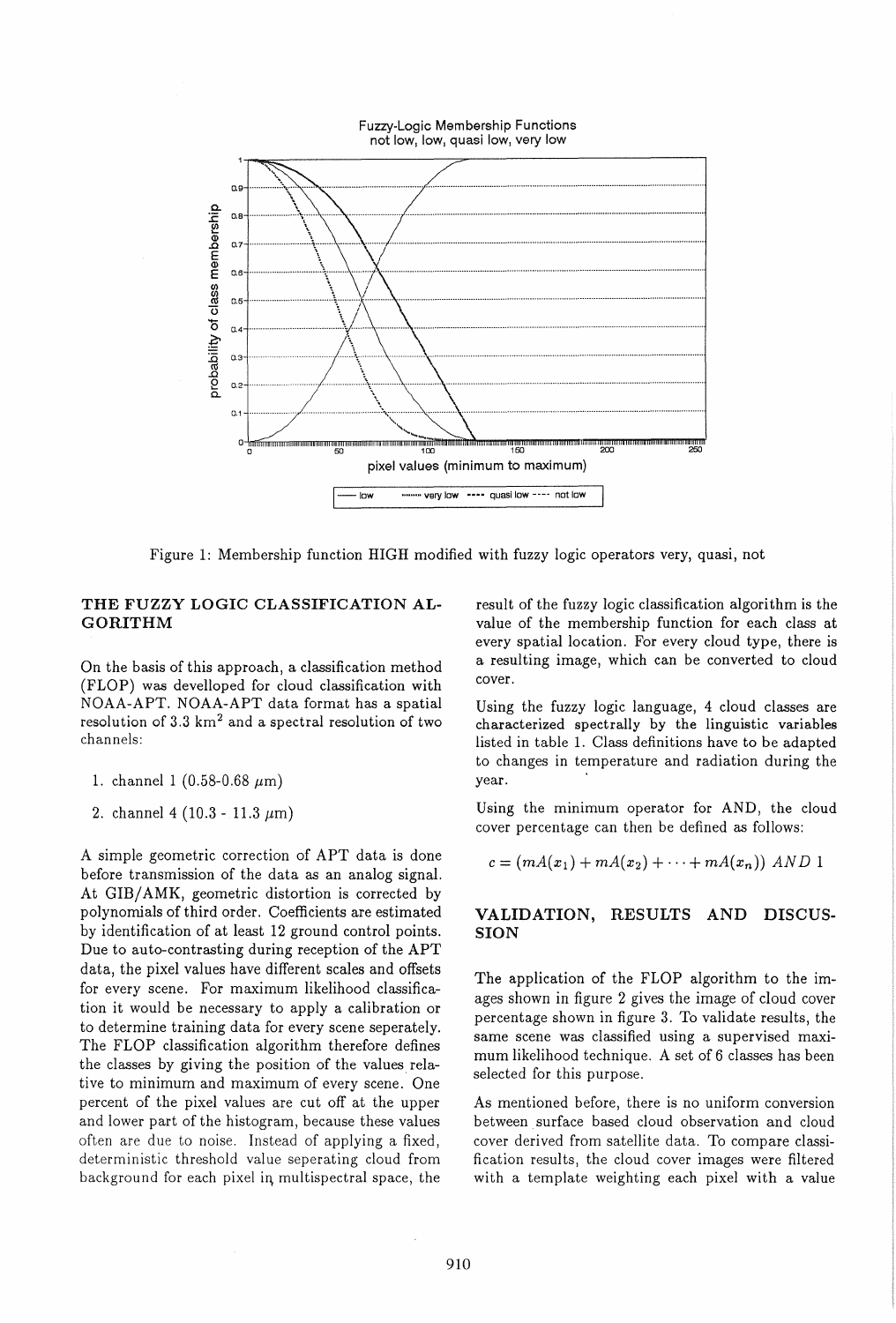| class                 | channel 1                 | channel 4                      |
|-----------------------|---------------------------|--------------------------------|
| Low cloud             | high                      | not very high                  |
| middle cloud          | not high and not very low | not high and not very very low |
| high convective cloud | high                      | high                           |
| cirrus                | not high                  | very high                      |

Table 1: Fuzzy logic membership functions for 4 cloud classes



 $NOAA-11$ channel 1 and channel 4, 14.7.91  $14:30$  $CET$ 

Figure 2: NOAA-ll 14.7.91 channel 1 and channel 4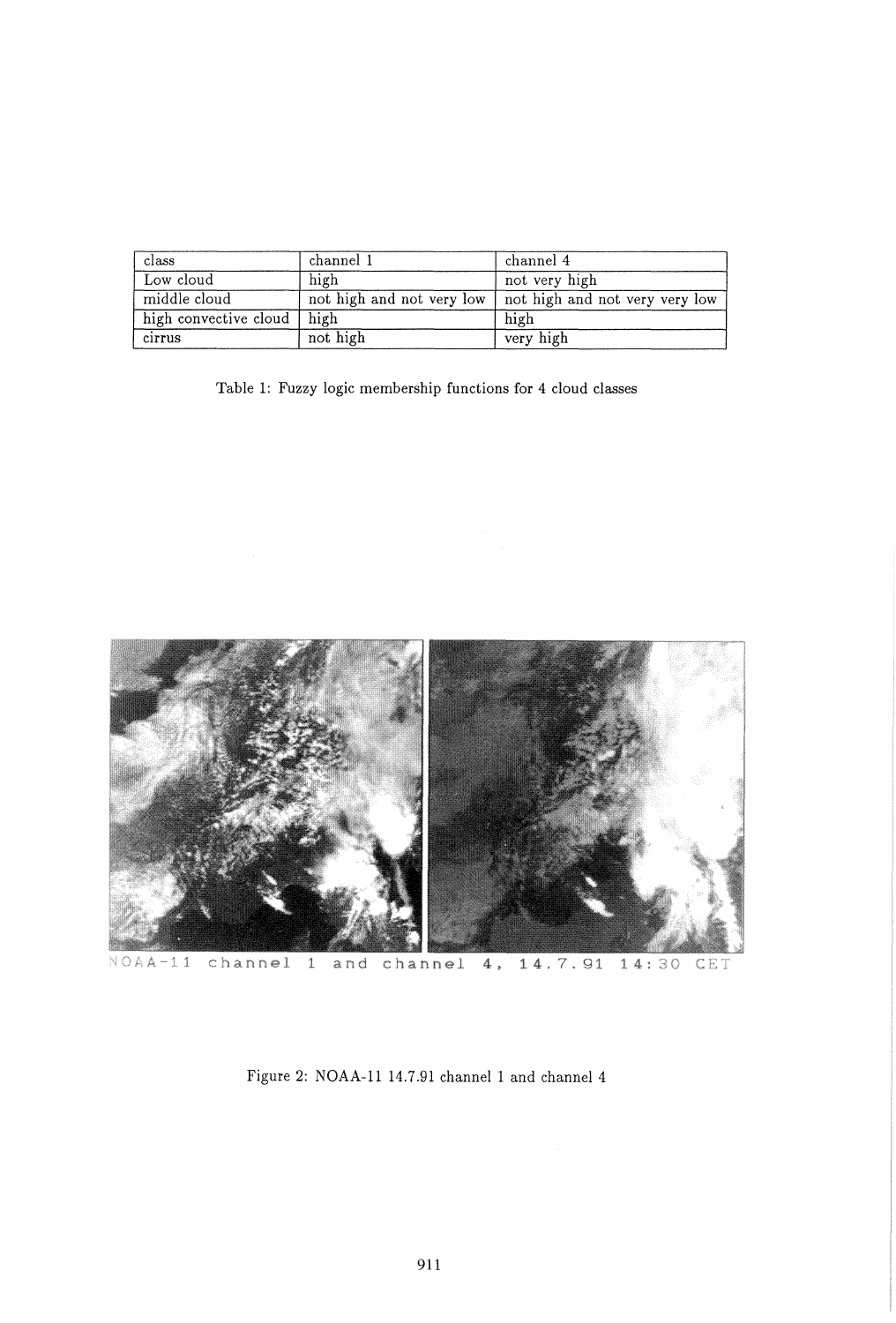

Cloud cover percentage 14.7.91 14:30 CET

**Figure 3: Fuzzy logic classification: cloud cover**